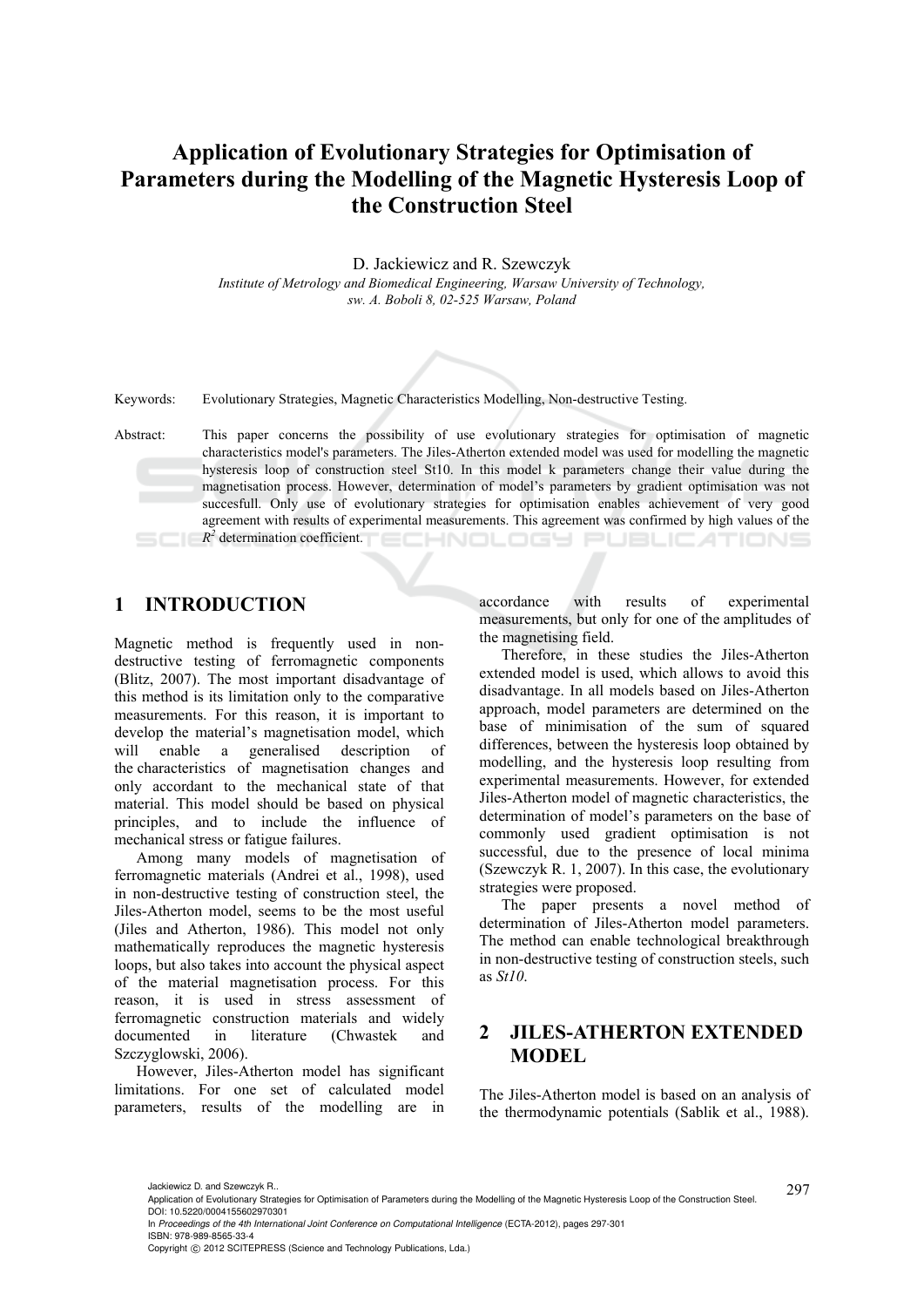From a physical point of view these potentials characterise the thermodynamic transformations and are described by the following relations:

$$
A = G + \mu_0 \cdot H \cdot M \tag{1}
$$

$$
G = U - T \cdot S + \frac{3}{2}\sigma \cdot \lambda \tag{2}
$$

$$
U = \frac{1}{2}\alpha \cdot \mu_0 \cdot M^2 \tag{3}
$$

where: *A* - Helmholtz free energy, *G* - Gibbs free energy, *U* - materials internal energy, *S* - materials free entropy, *M* - magnetisation, *H* - magnetising field,  $\mu_0 = 4\pi 10^7$  H/m is vacuum permeability, T materials temperature,  $\sigma$  - stress mechanics in material, *λ* - magnetostrictive strain, *a* - coefficient describing the coupling between the domain (according to the Bloch model) (Liorzou et al., 2000).

The original Jiles-Atherton model of magnetisation process utilizes seven parameters: *a* quantifies domain walls density, *k* - quantifies average energy required to break pining site, *c* – coupling coefficient, *α* - is interdomain coupling, *Kan* – anisotropy energy density, *t* - participation of anisotropic phase, *Ms* - saturation magnetisation.

The Jiles-Atherton model should include the anisotropy of the material (Szewczyk 2, 2007). Anisotropy can be caused by stress arising in the material. The total magnetisation *M* is given as the sum of reversible magnetisation *Mrev* and irreversible magnetisation *Mirr.* Reversible magnetisation *Mrev* are be calculated from the equation (Jiles and Atherton, 1986):

$$
M_{rev} = c(M_{an} - M_{irr})
$$
 (4)

where  $M_{an}$  is the anhysteretic magnetisation, which should be calculated as a weighted sum of the anisotropic magnetisation *Maniso* and isotropic magnetisation *Miso* (Jiles et al., 1997).

$$
M_{an} = tM_{aniso} + (1-t)M_{iso}
$$
 (5)

where *t* - weight coefficient, describing participation of anisotropic phase in the material.

Isotropic magnetisation *Miso* in material is given by the equation (Jiles and Atherton, 1986):

$$
M_{iso} = M_s \left[ \coth\left(\frac{H_{\text{eff}}}{a}\right) - \left(\frac{a}{H_{\text{eff}}}\right) \right] \tag{6}
$$

where  $H_{\text{eff}} = H + \alpha M$  - effective magnetising field, where  $\alpha$  represents interdomain coupling.

Anisotropic magnetisation *Maniso* in material is given by the equation (Ramesh et al., 1996):

$$
M_{aniso} = M_s \frac{\int_{0}^{\pi} e^{E(1) + E(2)} \sin \theta \cos \theta d\theta}{\int_{0}^{\pi} e^{E(1) + E(2)} \sin \theta d\theta}
$$
(7)

where  $E(1)$  and  $E(2)$  are energies and are given by the equation:

$$
E(1) = \frac{H_{\text{eff}}}{a} \cos \theta - \frac{K_{an}}{M_s \mu_0 a} \sin^2(\psi - \theta)
$$
 (8)

$$
E(2) = \frac{H_{\text{eff}}}{a} \cos \theta - \frac{K_{an}}{M_s \mu_0 a} \sin^2(\psi + \theta) \tag{9}
$$

where  $K_{an}$  - anisotropic energy density,  $\psi$  - angle between the easy axis of the material and the magnetising field direction.

Equation for the anisotropic magnetisation can be calculated only by numerical methods, because the primary functions of the integral functions are not known. Hele LIE ATIONS

The original model allows to model hysteresis loops only for one value of the magnetising field. Extended model can be used to model the hysteresis loop for different values of the magnetising field. This is possible, because the model's parameters are dependent on change of the value of magnetisation.

In the Jiles-Atherton extended model parameter *k* is connected with magnetisation *M* in material and is given by the equation (Szewczyk, 2009):

$$
k(M/M_s) = g_0 + \frac{e^{g_2 \cdot (1 - |M|/M_s)} - 1}{e^{g_2} - 1} \cdot (g_1 - g_0) \quad (10)
$$

where:  $g_0$  - defines the value k in demagnetized state, *g1* - defines the value *k* of magnetic saturation,  $g_2$  - factor of the waveform functions  $k / (M/M_s)$ , where  $M<sub>s</sub>$  is saturation magnetisation.

### **3 METHODOLOGY OF MEASUREMENTS**

Experimental measurements of magnetic characteristics of steel were made for the ringshaped core made of construction steel *St10*. This core has the following dimensions: inner diameter 30,9 mm, outer diameter 44,9 mm, height 9,55 mm.

Experimental setup for measurements of *B(H)*  characteristics of ring-shaped samples is presented in figure 1. The measuring setup is controlled by PC. The hysteresis loop was measured using HBP 2.0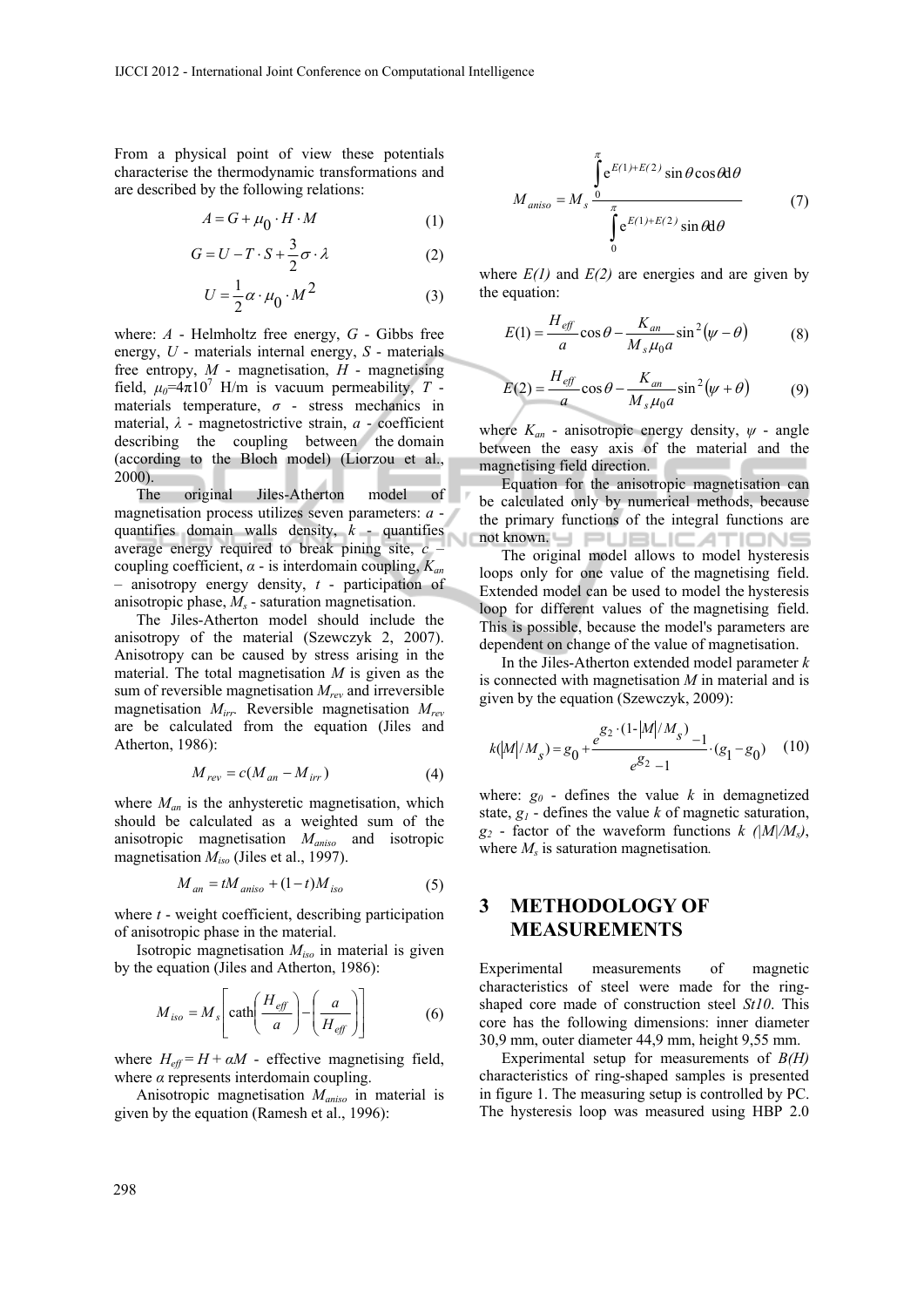hysteresismeter. Measurement was carried out for the speed of gain of the magnetising field *H* of 150 A/m/s. Hysteresis loops were determined for increasing amplitude of magnetic field intensity in the range from 20 to 1142 A/m. Also the initial magnetisation curves were measured. Between the measurements of magnetic hysteresis loop the core was demagnetised with sinusoidal waveform of the exponentially decreasing amplitude. Frequency of this waveform was 10 Hz, initial amplitude was 1142 A/m, ratio of successive amplitudes was 1,03.



Figure 1: Schematic block diagram of the measuring setup.

#### **4 METHOD OF OPTIMISATION**

The optimisation process bases on the minimisation of target function, which is given by the equation (Szewczyk, 2009):

$$
F = \sum_{i=1}^{n} (B_{J-A-S}(H_i) - B_{\text{pom}}(H_i))^2
$$
 (11)

where:  $n$  - number of measurement points,  $H_i$ *magnetic* field,  $B_{J-4-S}(H_i)$  – results of the modelling,  $B_{\text{nom}}(H_i)$  – results of the experimental measurements.

In presented case, the best is to use a two-stage optimisation. In the first step, the evolutionary strategies  $(\mu + \lambda)$  (Schwefel, 1995), combined with simulated annealing (Schwefel, 1981), (Wilson et al., 2001), should be used. In the second step, the gradient optimisation should be used, for the 20 best results obtained after the first step.

The evolutionary strategies  $(\mu + \lambda)$  are the heuristic optimisation methods, based on adaptation and evolution. In evolutionary strategies, the population of vectors, which contain parameters of the Jiles-Atherton extended model, is subjected to the three operators. First - mutation operator, which randomly changes the value of the parameter of the model. Second - crossover operator, which

exchanges values between the two vectors. And third - selection operator, which to select the best value of the target function *F*.

From the population of  $\mu$  individuals (parents), population of  $\lambda$  individuals (descendants) is created. During this process, copies of randomly selected *μ* individuals are parents. Then, on the base of μ parents, the population of  $\lambda$  descendants is created randomly, using the operators of mutation and crossover. Population of descendants is combined with the parents population, creating a population of  $\mu + \lambda$  individuals. The best  $\mu$  individuals from the  $\mu + \lambda$  population gives the new population for the next iteration.

During the optimisation process, physical limits of the Jiles-Atherton model have to be strictly observed. If physical limits are exceeded (e.g. value of anisotropic energy density *Kan* is lower than zero) the value of the target function  $F$  is significantly increased. As a result, the optimisation process is carried out within physical limits.

In the minimisation process a population of 900 vectors was used. The crossover operator of a group of  $\mu$  = 3 vectors (parents) generated  $\lambda$  = 12 vectors (descendants). Then the descendants vectors were subjected to the mutation. The distribution of value changes of the parameters during the process of mutation was a normal distribution, of which standard deviation was equal to 3% of the initial value of the modified parameter. In every iteration, in accordance with the simulated annealing, the standard deviation decreased by 5%.

## **5 RESULTS**

The target function *F* was calculated for 3 hysteresis loops (measured for different magnetising fields) at the same time.

The figure 1 below shows the changes in the value of the target function *F* during the optimisation process by using the evolutionary strategies.

Because the functions  $F_{min}$  (for best vector of the population, calculated during the the optimisation process) and *Fmax* (for worst vector of the population, calculated during the the optimisation process) decreases monotonically in the next iterations, the optimisation process can be regarded as convergent.

The next figure 2 shows the results of experimental measurement of hysteresis loop *B(H)* (marked with •) and modelling results (marked with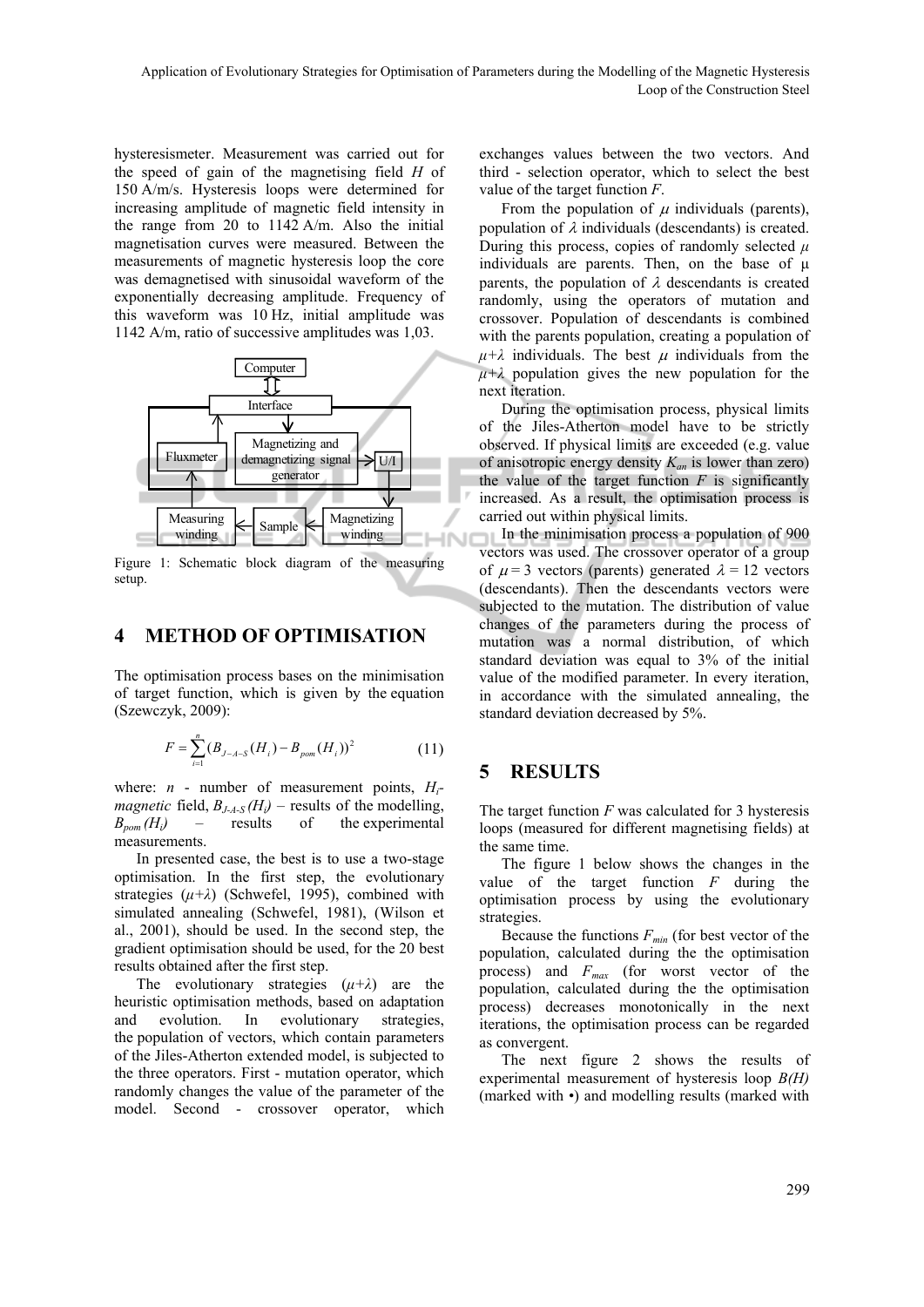—). The obtained parameters of the Jiles-Atherton model for steel *St10* are shown in table 1.

The figure 3 shows the changes in the permeability for experimental measurement (marked with •) and modelling results (marked with —).

Results of the modelling utilising evolutionary strategies are correspond to results of experimental measurements. The  $R^2$  determination coefficient exceeds 99% for each of the magnetic hysteresis loop *B(H)* in the amplitude of the magnetising field below 1000 A/m.



Figure 2: The changes of the target function  $(F_{min}$  for best vector,  $F_{max}$  for worst vector,  $F_{mean}$  for average) during the optimisation process.



Figure 3: Results of the experiment (•) and results of modelling (—) quasistatic magnetic hysteresis loop *B(H)* for steel *St10*.



Figure 4: Results of the experiment (•) and results of modelling (—) dependence of amplitudal magnetic permeability  $\mu_a$  on amplitude of magnetic field *H* for steel *ST10.*

The obtained parameters  $g_0$ ,  $g_1$  and  $g_2$  indicate that the value of the parameter k decreases rapidly as a function of the magnetisation *M*. The obtained parameters are consistent with the results of physical measurements for steel. Particularly, the saturation magnetisation  $M_s$  amount 1 788 100 A/m is close to typical values for low carbon steel.

Table 1: Jiles-Atherton model parameters after optimisation.

|   | Parameter          | Value        |  |
|---|--------------------|--------------|--|
|   |                    | 819 A/m      |  |
|   | $g_0$              | $404$ A/m    |  |
|   | $g_I$              | $216$ A/m    |  |
|   | $g_2$              | 13,9         |  |
|   | $\overline{c}$     | 0,491        |  |
|   | $M_{s}$            | 1788 100 A/m |  |
|   | $\alpha$           | 0,00131      |  |
|   |                    |              |  |
|   |                    |              |  |
|   |                    |              |  |
| 6 | <b>CONCLUSIONS</b> |              |  |

The application of evolutionary strategies to optimisation process decreased sensitivity to local minima. This optimisation not only allows to calculate the model's parameters, but also allows to obtain very good results of the modelling. These results are correspond to results of experimental measurements. This was confirmed by the high values of the  $R^2$  determination coefficient.

For this reason Jiles-Atherton extended model may be suitable for determination of stresses in *St10* construction steel during non-destructive testing. This model enables modelling of the magnetisation characteristics of *St10* steel in a wide range of amplitude of the magnetising field.

The presented application of evolutionary strategies will be particularly useful in developing methods for assessing the state of stress in the material, by measuring the magnetic hysteresis loop. Calculations were made in the Interdisciplinary Centre for Mathematical and Computational Modelling of Warsaw University, grant G36-10.

#### **REFERENCES**

- Blitz, J., 2007. *Electrical and Magnetic Methods of Non-Destructive Testing*, Chapman and Hall.
- Andrei, P. Caltun, O., Stancu, A., 1998. Differential Phenomenological Models for the Magnetization Processes. In *Soft Mnzn Ferrites IEEE Transactions on Magnetics* 34 (231-241).
- Chwastek, K., Szczyglowski, J., 2006. Identification of a Hysteresis Model Parameters with Genetic